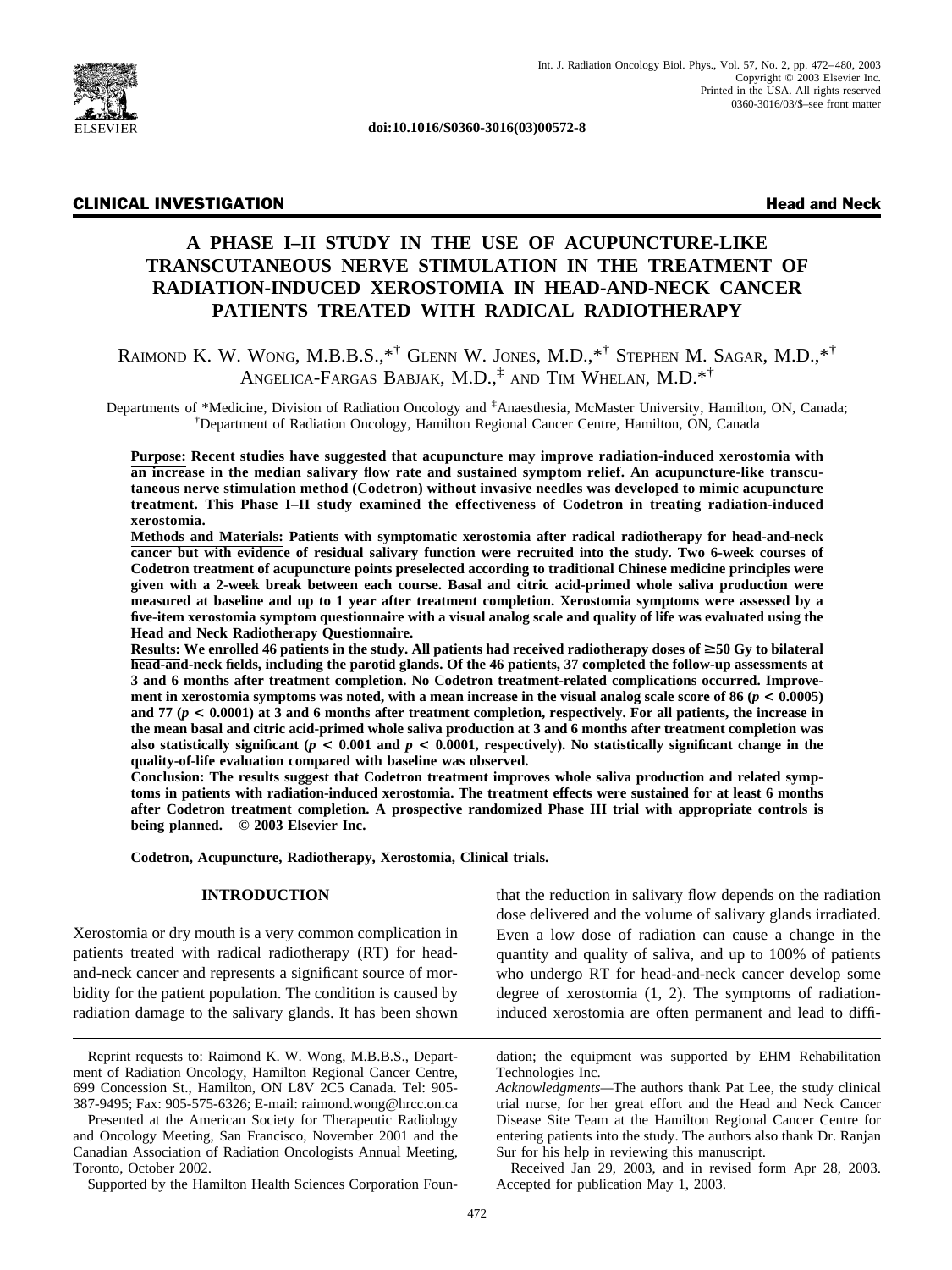culty in mastication, swallowing, and speaking [\(2\).](#page-7-0) Other consequences include stomatitis, taste dysfunction, and increased susceptibility to dental caries [\(3\).](#page-7-0)

Treatments with saliva substitutes and stimulation of salivary flow by either mechanical or pharmacologic methods provide some symptomatic relief but no long-lasting results when active treatment is stopped [\(3\).](#page-7-0) Oral pilocarpine hydrochloride treatment has been the most extensively studied and is commercially available for treating xerostomia. Despite a modest effectiveness with overall improvement in symptoms, adverse cholinergic effects, such as sweating, nausea, rhinitis, and chills, limit pilocarpine use. In several studies, 15–25% of patients had to withdraw from treatment because of intolerable side effects  $(4-6)$ .

Recently, acupuncture treatment in patients with xerostomia has been demonstrated to be effective and associated with long-lasting results [\(7\).](#page-7-0) In patients with radiationinduced xerostomia, acupuncture treatment has been shown to improve salivary flow rates and, qualitatively, led to a reduction in xerostomia-related symptoms with minimal side effects [\(8–10\).](#page-7-0) Moreover, long-term improvement in the salivary flow rate for up to 6 months after the first course of treatment, and up to 3 years with additional acupuncture treatments, has also been shown in a recent study [\(11\).](#page-8-0)

Although quite promising, the reluctance of patients to undergo "needle therapy" [\(12\)](#page-8-0) and the requirement for expertise in performing the acupuncture treatment may make this treatment modality difficult to offer to patients in most conventional clinics. To overcome this shortfall, noninvasive transcutaneous electrical nerve stimulation (TENS) of acupuncture points has been used to replace the needles. TENS has been shown to give comparable results to acupuncture treatment for musculoskeletal pain disorders [\(13,](#page-8-0) [14\).](#page-8-0) Recently, a newer approach to transcutaneous nerve stimulation, using Codetron machines, has been developed to deliver stronger and less habituating stimulation to the nerves using a lower frequency than conventional TENS devices. This approach allows stimulation of the  $A\delta$  muscle afferent neurons, resulting in an ache similar to the sensation that actual acupuncture treatment creates when correctly done, the so-called De Qi sensation [\(15, 16\).](#page-8-0) In a randomized study, it was shown that Codetron provided comparable or better results than electroacupuncture in the treatment of chronic musculoskeletal pain [\(17\).](#page-8-0) Like conventional TENS therapy, only minimal side effects occur with the use of Codetron, consisting of mild ache and skin irritation at site of stimulation [\(18, 19\).](#page-8-0)

Given the evidence that TENS-like devices are effective in treating disorders responsive to acupuncture, we hypothesized that radiation-induced xerostomia may also be responsive to Codetron therapy. This is the report of our prospective Phase I-II randomized trial conducted to evaluate the usefulness of Codetron treatment of radiationinduced xerostomia.

# **METHODS AND MATERIALS**

We enrolled 46 patients who had been treated for headand-neck cancer with radical RT who had symptoms of xerostomia. No evidence of active cancer was found after 4 months of follow-up in all patients. All patients had had both parotid glands irradiated but had some residual salivary function, as evidenced by the presence of oral moisture on physical examination. Patients who were taking medications that may induce xerostomia, who had unstable cardiac disease, or who had a pacemaker *in situ* were excluded from the study. Patients who were taking pilocarpine for ophthalmic or nonophthalmic indications were also excluded. Patients for whom oral pilocarpine treatment of radiationinduced xerostomia had failed and who had stopped taking the medication for more than 1 month were included.

After informed consent, the study patients were centrally randomized into three groups (A, B, and C). Each of these three groups was treated with a predetermined set of acupuncture points for Codetron stimulation. This randomization progress was performed with the aim of determining the optimal combination of acupuncture points for stimulation. The sets of acupuncture points (named according to the World Health Organization Standard Acupuncture Nomenclature [\[20\]\)](#page-8-0) were as follows:

- Group A: Sp6, St36, LI4 (active electrodes) and CV24 (indifferent electrode)
- Group B: Sp6, St36, P6 (active electrodes) and CV24 (indifferent electrode)
- Group C: Sp6, St5 and 6, P6 (active electrodes) and CV24 (indifferent electrode)

The acupuncture points used in this study were selected on the basis of the meridian principles described in traditional Chinese medicine [\(21\).](#page-8-0) The combinations vary in the relative contribution of local and distal points, as well as potential sympathetic and parasympathetic stimulation [\(21,](#page-8-0) [22\).](#page-8-0) These acupuncture points have also been used in previous xerostomia studies [\(7, 8\).](#page-7-0)

Codetron treatment was given twice weekly for 6 weeks. Nonpolarizing, balanced, biphasic, square electrical pulses of 250-ms duration were delivered in trains with a repetition rate of 4 Hz (recurrence frequency, code III on the Codetron machine). The intensity of stimulation of each acupuncture point was adjusted to produce a deep, strong, with or without mild aching, sensation at the attachment point of the electrodes. Each acupuncture point was randomly stimulated for 10 s each time. Each session of Codetron treatment lasted for a total of 20 min. This was followed by a 2-week break and then another 6-week course of treatment was repeated.

The quantification of response was performed using a five-item xerostomia symptom questionnaire with a visual analog scale (VAS) used in previous trials [\(5, 6\)](#page-7-0) [\(Fig. 1\)](#page-2-0). The VAS for each item was set up with the most negative response (i.e., the worst symptom or zero score) as the left anchor and the most positive response (i.e., the absence of symptoms or score of 100) as the right anchor; thus, the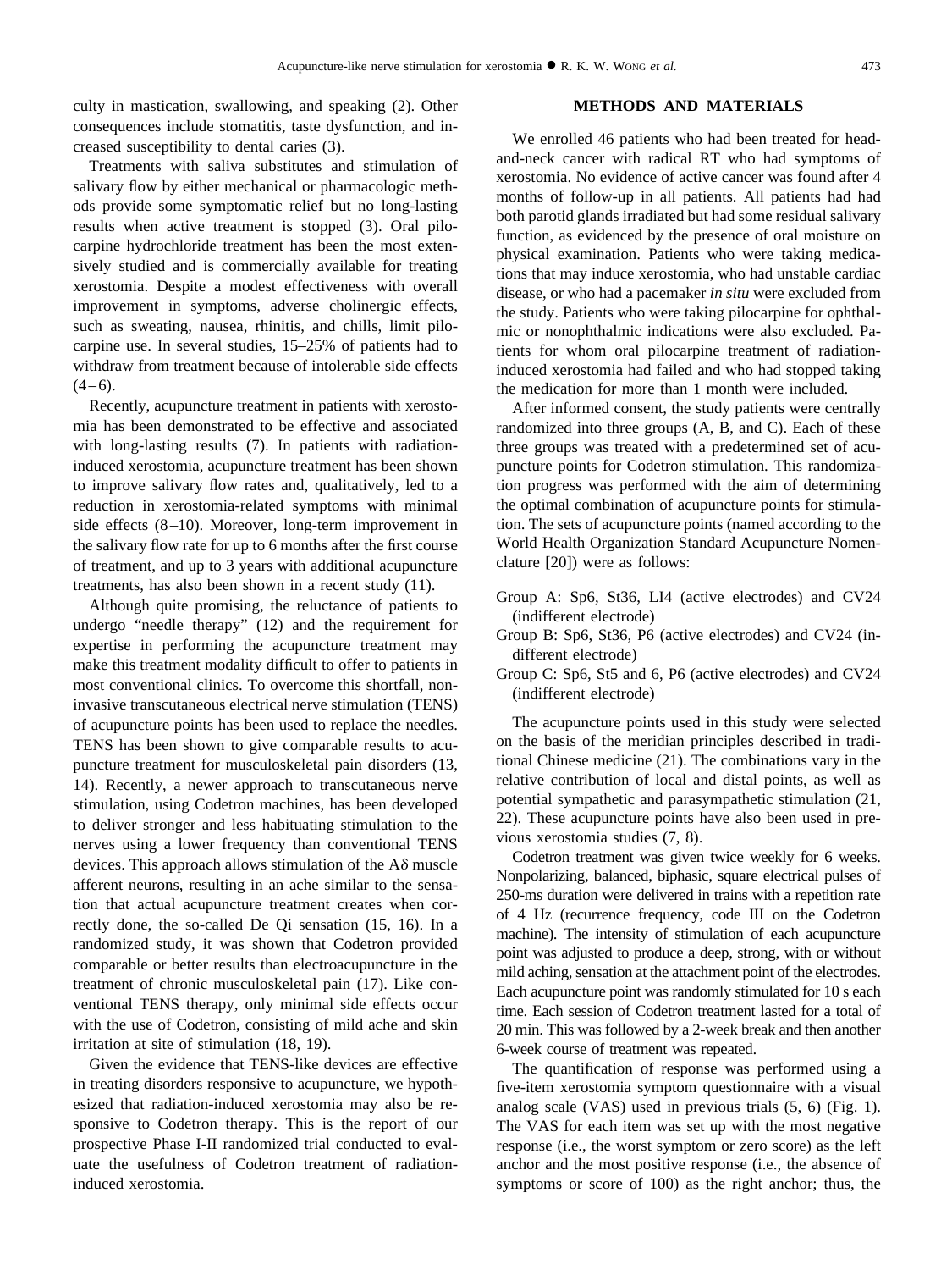<span id="page-2-0"></span>

|    | INSTRUCTIONS: Below are several questions which will help describe the dryness in                                                                                                                                                           |      |  |  |  |
|----|---------------------------------------------------------------------------------------------------------------------------------------------------------------------------------------------------------------------------------------------|------|--|--|--|
|    | your mouth and how that dryness interferes with aspects of your daily life. Please                                                                                                                                                          |      |  |  |  |
|    | make one vertical mark across the line to show your condition.                                                                                                                                                                              |      |  |  |  |
|    |                                                                                                                                                                                                                                             |      |  |  |  |
|    |                                                                                                                                                                                                                                             |      |  |  |  |
| 1. | During the past week, overall, your mouth or tongue was:                                                                                                                                                                                    |      |  |  |  |
|    | $very dry \_\_$                                                                                                                                                                                                                             |      |  |  |  |
|    | 2. In general, during the past week, the feeling of your mouth and tongue was:                                                                                                                                                              |      |  |  |  |
|    | uncomfortable                                                                                                                                                                                                                               |      |  |  |  |
|    | 3. During the past week, overall, due to the dryness of your mouth and tongue, how difficult                                                                                                                                                |      |  |  |  |
|    | was it to speak without drinking liquids:                                                                                                                                                                                                   |      |  |  |  |
|    | very easy easy easy extends the contract of the contract of the contract of the contract of the contract of the contract of the contract of the contract of the contract of the contract of the contract of the contract of th<br>difficult |      |  |  |  |
|    | 4. During the past week, overall, due to the dryness of your mouth and tongue, how difficult                                                                                                                                                |      |  |  |  |
|    | was it to chew and swallow food:                                                                                                                                                                                                            |      |  |  |  |
|    | $very \_ easy$<br>difficult                                                                                                                                                                                                                 |      |  |  |  |
| 5. | The overall condition of your xerostomia (dry mouth) is:                                                                                                                                                                                    |      |  |  |  |
|    | very                                                                                                                                                                                                                                        | very |  |  |  |

uncomfortable comfortable



higher the score, the better the symptom. The *total* VAS scores for the five items combined could range from 0 to 500. Patients were asked to mark on the scale their response relative to the two extremes. Standardized assessments of whole saliva production (WSP) for 5 min for basal production and citric acid-primed production were conducted. WSP was measured by expectoration weight, assuming 1 g of saliva produced equaled 1 mL of saliva. Patients were asked to refrain from eating, drinking, and smoking at least 1 h before each measurement. For the basal WSP measurement, patients were asked to expectorate continuously into a preweighed dry plastic container during a 5-min period without swallowing. The collected saliva with the plastic container was weighed (total weight) immediately after each collection. The total weight minus the weight of the

container was taken as the weight or volume of whole saliva collected. For the citric acid-primed WSP measurement, the above procedure was performed after the patient swished with 1 mL of citric acid for 1 min [\(5, 6\).](#page-7-0) The quality of life was evaluated using the Head and Neck Radiotherapy Questionnaire [\(23\).](#page-8-0) All assessments were performed at baseline and 6, 8, and 12 weeks after treatment began and at 3, 6, and 12 months after treatment completion.

Repeated measures analysis of variance was conducted to compare the results after treatment during follow-up with those at baseline.

### *Ethics approval*

The Research Ethics Board of the Henderson Hospital, Hamilton Health Sciences Corporation, approved this study.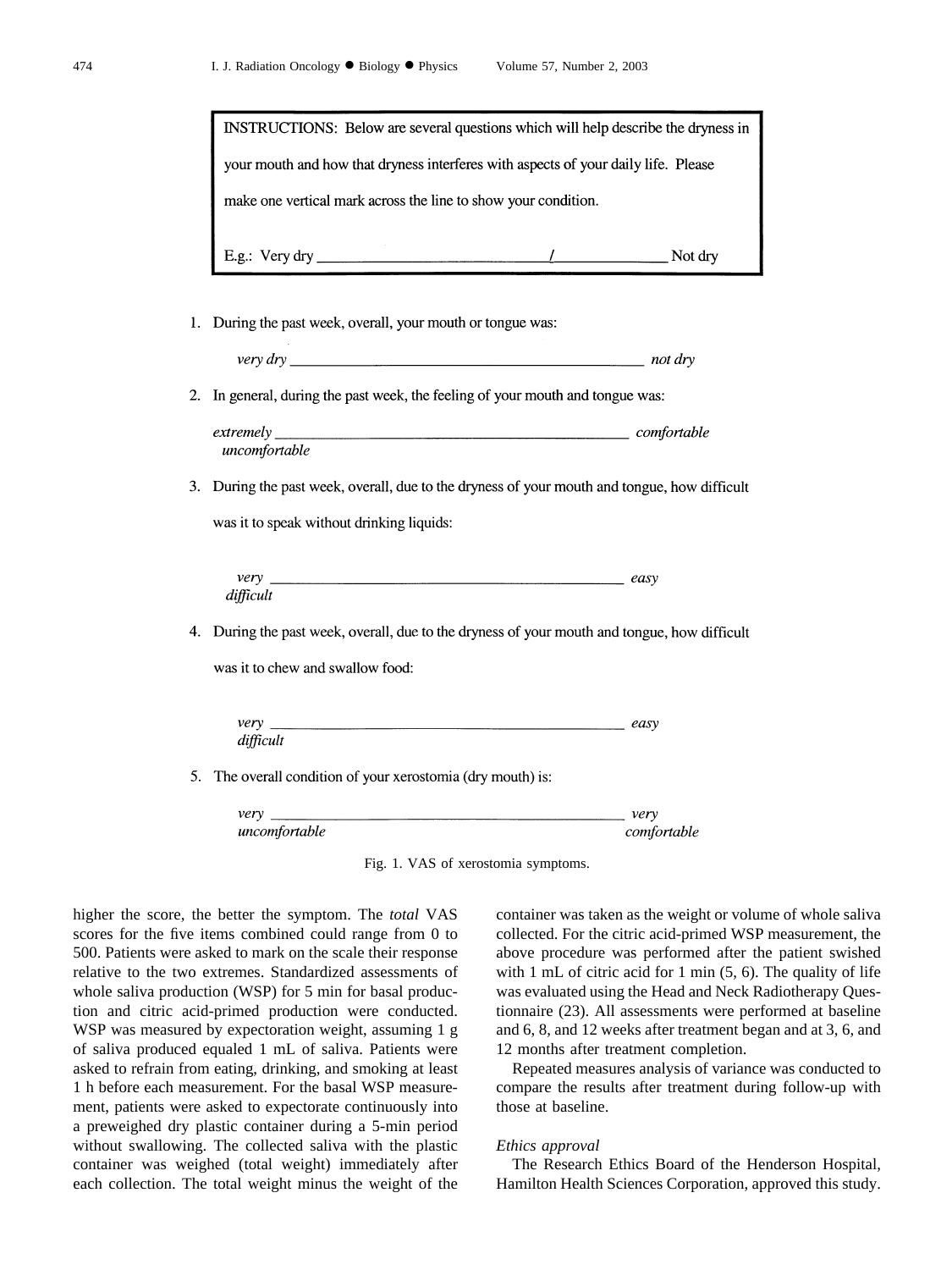| Factor                                    | A             | B               | C             |
|-------------------------------------------|---------------|-----------------|---------------|
| $\boldsymbol{n}$                          | 13            | 10              | 14            |
| Age $(y)$                                 | $62.5(49-85)$ | $59.3(45 - 77)$ | $56.6(30-77)$ |
| Male $(n)$                                | 10            |                 | 11            |
| Female $(n)$                              | 3             | 3               | 3             |
| Present/past smoker $(n)$                 | 2/7           | 2/5             | 2/8           |
| Alcohol use $(n)$                         |               | 6               |               |
| Ethnic origin (n)                         |               |                 |               |
| White                                     | 13            | 8               | 14            |
| Native American                           |               | 2               |               |
| Education $\geq$ high school ( <i>n</i> ) | 12            | 8               | 12            |
| Employed $(n)$                            | 10            | 10              | 8             |

Table 1. Patient profiles

Numbers in parentheses are the range.

# **RESULTS**

Of the 46 patients enrolled in the study, 9 patients did not complete it because of reasons unrelated to the treatment. One patient had tumor recurrence, one had hemorrhage from his prosthesis, one developed severe back pain, three had unexpected heart events, and three could not come to be treated two times weekly because of other personal commitments. The remaining 37 patients (Group A,  $n = 13$ ; Group B,  $n = 10$ ; Group C,  $n = 14$ ) had all completed the follow-up assessment at 6 months after treatment completion. Patient characteristics and their disease and treatment profiles are listed in Tables 1 and 2.The mean patient age was 59.2 years (range 30–85). The average duration of xerostomia symptoms for the study patients ranged from 5 to 88 months (mean 27). All patients had received RT doses of  $\geq$  50 Gy to bilateral head-and-neck fields, including the parotid glands.

The mean total xerostomia symptom VAS score for all patients increased from 144 (standard deviation [SD] 71) at baseline to 230 (SD 107) at 3 months and 221 (SD 87) at 6 months after completing Codetron treatment. *t* tests for the differences (mean increase in total VAS score of  $+86$  [SD 124] and  $+77$  [SD 104] at 3 and 6 months of follow-up, respectively) were statistically significant ( $p < 0.0005$  and  $p < 0.0001$ , respectively), indicating significant improvement in xerostomia symptoms. Patients reported improvement in tongue dryness, speech, swallowing, and overall comfort of the mouth [\(Fig. 2\)](#page-4-0).

For all patients, the mean pretreatment 5-min basal and citric acid-primed WSPs was 0.26 mL (SD 0.28, range 0–1.29) and 1.07 mL (SD 0.78, range 0.09–3.49), respectively. At 3 months, the mean 5-min basal and citric acidprimed WSPs had increased by 0.1–0.36 mL (SD 0.39, range 0–1.49) and 0.26–1.33 mL (SD 0.81, range 1.1– 3.41), respectively. At 6 months of follow-up, the mean 5-min basal and citric acid-primed WSPs had increased further to 0.37 mL (SD 0.35, range  $0-1.44$ ) and 1.61 mL  $(SD 1.07, \text{range } 0.30 - 5.07)$ , respectively [\(Fig. 3\)](#page-5-0). The mean

|                                     | Group        |              |              |  |
|-------------------------------------|--------------|--------------|--------------|--|
| Factor                              | A            | B            |              |  |
| Stage                               |              |              |              |  |
| $TxN0-2$                            | 2            |              |              |  |
| T1N0-2                              | h            |              | 3            |  |
| T <sub>2</sub> N <sub>0</sub> -2    |              |              | 2            |  |
| T3N0-2                              |              | 6            | 3            |  |
| T4N0-2                              |              | $\Omega$     | 4            |  |
| Bilateral parotid RT                |              |              |              |  |
| Total                               | 13           | Q            | 10           |  |
| Subtotal                            |              |              | 4            |  |
| Average total dose $(Gy)/fx$        | 6550/32      | 6600/32      | 6282/31      |  |
| Average field size $(cm2)$          | 165          | 177          | 181          |  |
| Average duration of xerostomia (mo) | $24(7-88)$   | $31(5-68)$   | $26(7-74)$   |  |
| Radiation energy/type               | 6-MV photons | 6-MV photons | 6-MV photons |  |

|  |  |  |  | Table 2. Patient disease and treatments profiles |  |
|--|--|--|--|--------------------------------------------------|--|
|--|--|--|--|--------------------------------------------------|--|

*Abbreviation:*  $RT =$  radiotherapy.

Numbers in parentheses are the range.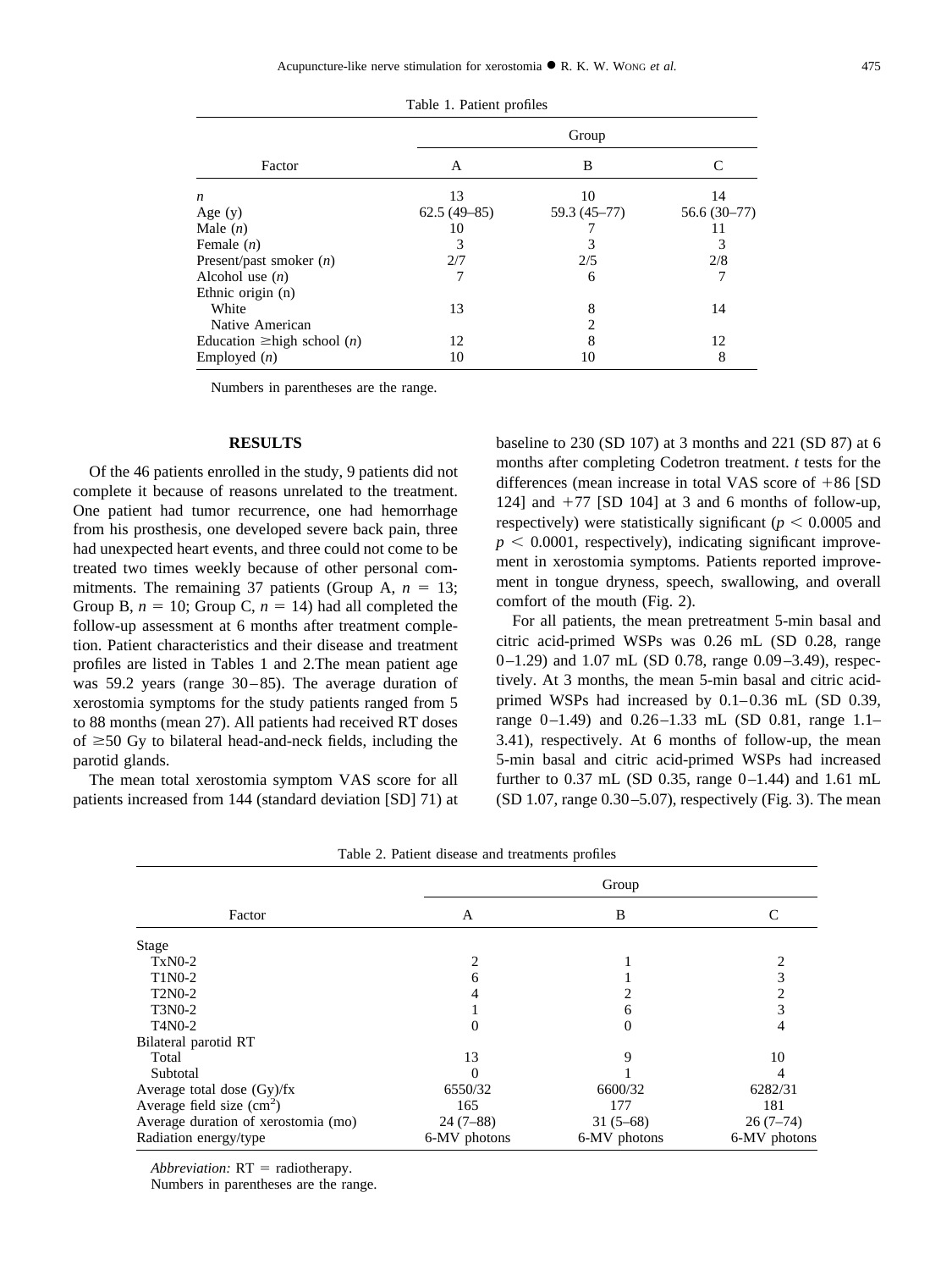<span id="page-4-0"></span>

Fig. 2. Mean VAS scores of xerostomia symptoms of all patients.

increases in both basal and citric acid-primed WSPs at 3 and 6 months of follow-up were statistically significant compared with the pretreatment levels ( $p < 0.001$  and  $p <$ 0.0001, respectively) using repeated measures analysis of variance. The mean increases remained statistically significant after covariate adjustments for concurrent tobacco and alcohol use and intervals between the last fraction of radiation and the start of Codetron treatment. The increases in WSPs were sustained for 6 months after Codetron treatment. The increase in citric acid-primed WSP was significantly better than the increase in basal WSP at 6 months of follow-up (analysis of variance,  $p < 0.05$ ).

No statistically significant differences were found in the increases in WSP or improvements in xerostomia symptoms among groups A, B, and C at 3 and 6 months of follow-up [\(Fig. 4\)](#page-6-0). However, a trend was noted that patients in Group A demonstrated the greatest improvement in their mean total VAS scores in all xerostomia symptoms.

No overall statistically significant difference  $(p > 0.05)$ was noted in most of the Head and Neck Radiotherapy Questionnaire–based quality-of-life questions at 6 months of follow-up compared with baseline for all patients. However, statistically significant improvements were reported in

taste ( $p < 0.004$ ) and consistency (less thick) for both saliva  $(p < 0.0001)$  and oral mucous  $(p < 0.04)$ .

No adverse effects were caused by the Codetron treatment. All patients stated that they could operate the machines and administer their own treatments in our study survey.

#### **DISCUSSION**

In clinical studies, acupuncture treatment has been suggested to be able to relieve xerostomia symptoms and improve salivary production [\(7–10\).](#page-7-0) The results of our study suggest that Codetron may be useful in improving symptoms related to radiation-induced xerostomia and are similar to the results obtained in studies using actual acupuncture techniques.

The possible underlying mechanism is not clear. It has been proposed that acupuncture treatment may specifically stimulate the autonomic nervous system through selected afferent neurones, causing increased activity of the parasympathetic nervous system, which enhances the release of specific neuropeptides. The neuropeptides may have a number of trophic effects that include an increase in the local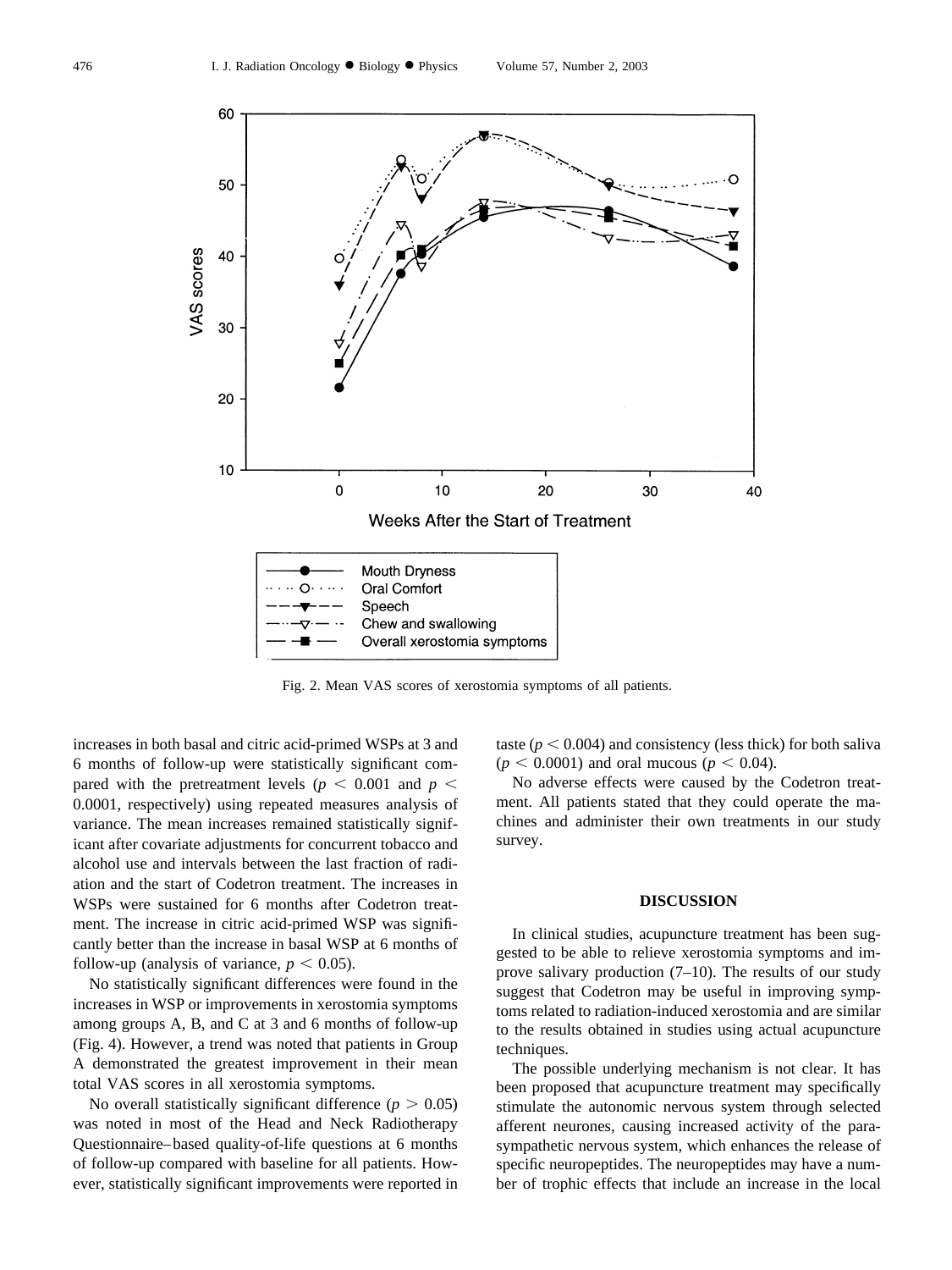<span id="page-5-0"></span>

Fig. 3. Mean WSP of all 37 patients.

blood flow of the salivary glands, causing an upward regulation in the metabolism of salivary gland cells that results in an increase in salivary production and, possibly, regeneration of tissue [\(24–29\).](#page-8-0) Another possible mechanism may involve the stimulation of minor salivary glands present in nonirradiated buccal mucosa, leading to increased salivary production and improved mucosal moisture.

The use of the transcutaneous nerve stimulator as an alternative to actual acupuncture treatment has been studied. Unlike conventional TENS, which typically uses high-frequency, low-intensity stimulation, acupuncture-like TENS (ALTENS) uses a high-intensity, low-frequency electrical stimulus that preferentially stimulates the  $A\delta$  nerve fibers that are stimulated by actual acupuncture treatment with the typical "De Qi" response [\(15\).](#page-8-0) In studies of chronic pain conditions, ALTENS was demonstrated to provide better pain relief than conventional TENS [\(30\).](#page-8-0) With the additional property of random stimulation, Codetron can prevent habituation of the brain to stimulation and may potentially improve the results of ALTENS therapy [\(16\).](#page-8-0)

In our study, the choice of acupuncture points for ALTENS stimulation was largely empiric. These points were selected by two of us who were certified in medical acupuncture using the anatomic and classic traditional Chinese medicine approaches. All the points used in the study have either been described in acupuncture texts to have an effect on xerostomia conditions or been observed to have influences on the autonomic nervous systems [\(21, 22\).](#page-8-0) The

design of the combinations was based on a local and distal point approach commonly used in acupuncture practice. CV24 was selected to be the point for the indifferent electrode because the point has been used in most conditions of xerostomia from various causes. These points have also been used in the aforementioned studies of acupuncture treatment of xerostomia [\(7, 8\).](#page-7-0)

The treatment schedule was modeled on the classic approach in treating chronic conditions, with a protracted course involving two to three acupuncture treatments weekly for a few weeks followed by a short break period, and another few weeks of active treatment.

A reduction in salivary production with associated xerostomia symptoms typically occurs during RT that involves both parotid glands [\(1\).](#page-7-0) In a prospective study that evaluated the change in salivary production during and after RT for various head-and-neck cancers, all 14 patients who had both parotid glands irradiated were found to have a marked reduction in salivary production during the first week of treatment. A dose-dependent recovery of the salivary secretion rate was also observed. Patients whose parotid glands received 4500 cGy showed a mean recovery of 70% of initial salivary secretion rate at 18 months after RT completion. A mean recovery of 60% of the initial salivary secretion rate was seen in the 3 patients who received 4700–5200 cGy; only a 20% recovery rate was seen for those who received  $>6500$  cGy [\(2\).](#page-7-0) However, no correlation was found in patients' reported dryness with the sali-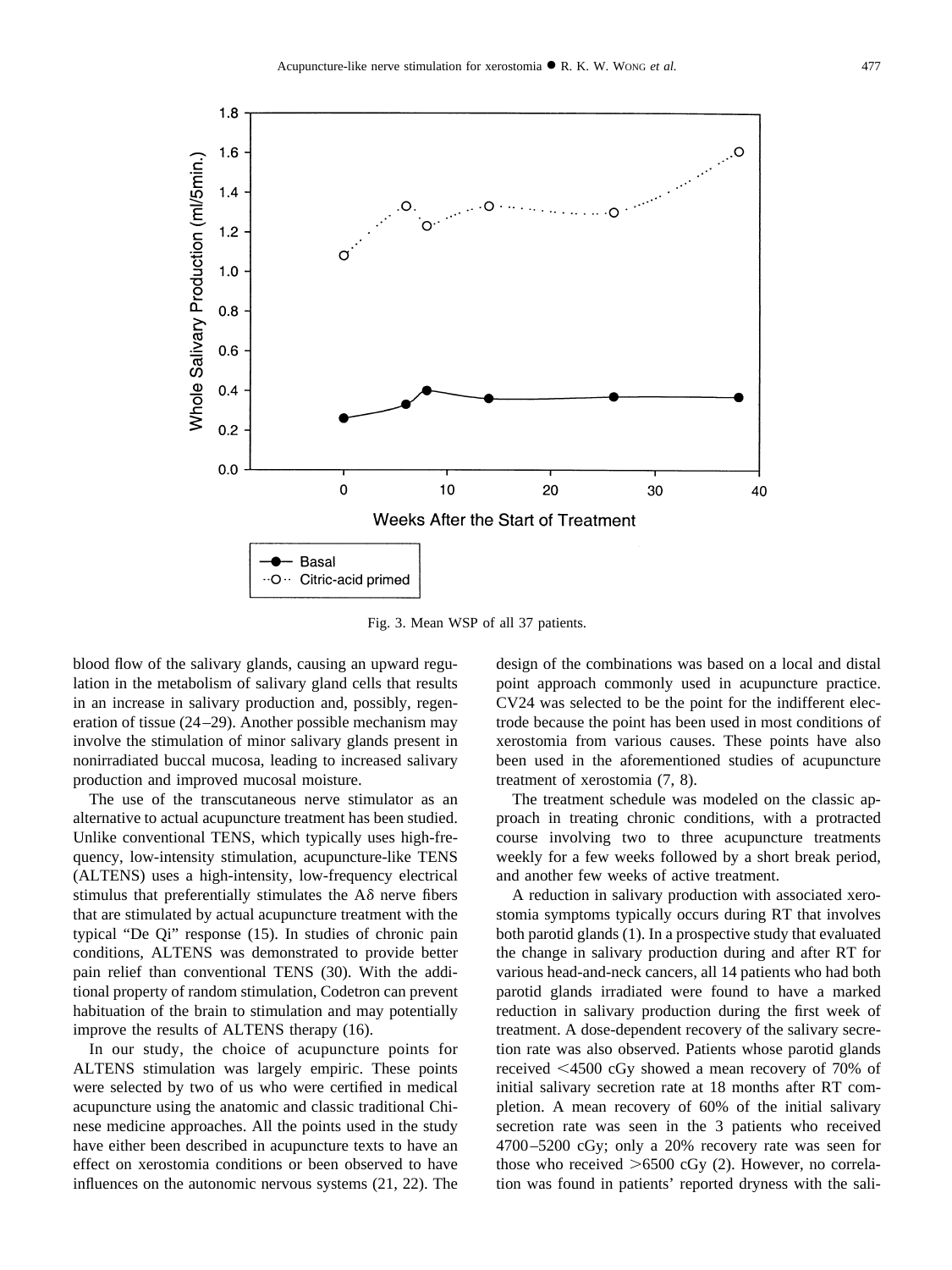<span id="page-6-0"></span>

Fig. 4. Mean total VAS scores of xerostomia symptoms for Groups A, B, and C.

vary secretion rate, and two-thirds of patients continued to have a dry mouth at 18 months after RT. In our study, all patients received a dose of  $\geq 5000$  cGy to both parotid glands, and the duration of xerostomia symptoms ranged from 5 to 88 months (mean 27). Only 6 patients had an interval of  $\leq 10$  months (but  $>5$  months) between the last date of RT and the first day of Codetron therapy. The observed improvements in whole salivary flow production were thus not likely to have the result of a recovery process.

The observed early response in xerostomia symptoms after the first half of Codetron treatment with a subsequent slight decline in improvement may signify a psychological reaction of well-being that might have occurred in some patients, because they had been offered a possible useful intervention that might help their debilitating symptoms. However, the sustained response in xerostomia symptoms, despite no active intervention, for at least 6 months after completion of Codetron treatment is not likely to be a result of a psychological reaction. This improvement in symptoms may be explained by the small, but definite, sustained increase in citric acid-primed WSP after Codetron treatment. The basal WSP was also mildly improved after Codetron treatment at 6 months. The significance of this is still uncertain. In other clinical studies, no strict correlation was found between patient reports of xerostomia symptoms and saliva production  $(2, 5)$ . It was found that electrical stimulation of the parasympathetic nerve to the parotid and submandibular glands in rats causes a mitogenic response, as

indicated by an increase in tritiated thymidine uptake of the glands [\(31\).](#page-8-0) The question of whether these improvements in citric acid-primed and basal WSP are due to salivary gland tissue regeneration remains to be answered by future studies.

In our study, we failed to demonstrate any significant improvement in the overall quality-of-life score for the patients we studied, despite significant improvement in xerostomia symptoms. Although a number of studies have documented the impact of cancer- and treatment-related complications on the quality of life in head-and-neck cancer patients [\(32–34\),](#page-8-0) no study has yet shown that an improvement in established treatment-related complications will enhance quality of life in head-and-neck cancer patients. In a study comparing health-related quality of life in long-term head-and-neck cancer survivors with that of the general population, no clear correlation was found between reported functional problems and general function and mental health, reflected as no statistically significant change in quality-oflife scores at 3 years after diagnosis [\(35\).](#page-8-0)

The finding of a sustained response in our study is also compatible with the results of a recent long-term follow-up study of patients with xerostomia treated with acupuncture. In that study, significant increases in salivary flow rates at 6 months of follow-up ( $p < 0.01$ ) were found after 24 acupuncture treatments. Patients who received additional acupuncture treatment in their follow-up period had consis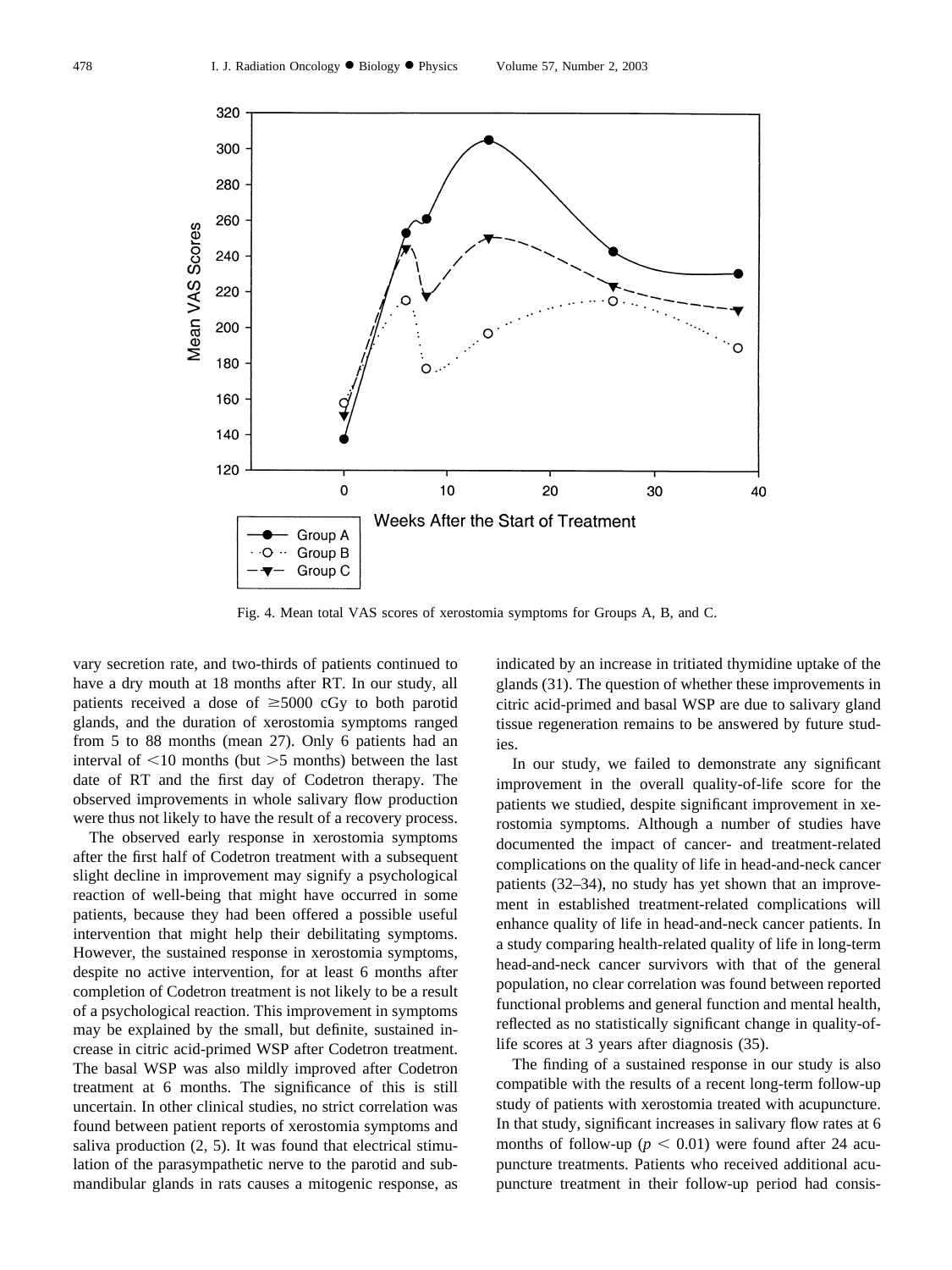<span id="page-7-0"></span>tently greater salivary flow rates at 3 years of follow-up [\(36\).](#page-8-0)

In our study, we attempted to determine the best combination of acupuncture points for Codetron treatment of radiation-induced xerostomia by randomizing patients into three groups treated with three slightly different combinations of acupuncture points. We found no statistically significant differences in the increases in WSP or improvements in xerostomia symptoms among the three groups at 3 and 6 months of follow-up. This implied that the use of any of the three combinations of acupuncture points used in this study for Codetron treatment of radiation-induced xerostomia can be similarly effective. However, in our study, a trend was noted that the patients randomized to Group A had the greatest improvement in xerostomia symptoms. This suggests that the combination of acupuncture points used in Group A be examined further in future trials. In classic traditional Chinese medicine, single or multiple acupuncture points have been found useful in treating xerostomia from a variety of etiologies. Within this paradigm of practice, patients with identical symptoms may have different individual constitutions requiring treatment with different combinations of acupuncture points. This individualized approach, based on patients' constitutional patterns, has been found to produce better treatment results [\(21\).](#page-8-0) A comparison of acupuncture point combinations, without defining the constitutional subgroups, may be less likely to demonstrate a statistically significant difference. The generalization of patients with radiation-induced xerostomia to be treated with a single combination of acupuncture points may limit treatment efficacy. However, in a clinical trial setting, generalization is obviously more practical even if it introduces simplistic standardization.

No adverse effects related to Codetron treatment occurred, and this was expected on the basis of the experience from studies using similar ALTENS and conventional TENS therapies [\(19, 37\).](#page-8-0) The medical conditions that occurred in the 6 patients who discontinued treatment were probably not caused by the treatment. That three patients did not complete the treatment because they could not feasibly come to the cancer center to be treated is clearly a practical problem for any form of treatment that requires frequent

visits. Treatment compliance has been shown to be a significant issue in disease management. Codetron, however, can be self-administered by most patients. This will likely improve compliance. In our study, all patients found it easy to deliver the treatment with the machine and expressed willingness to treat themselves at home. The noninvasiveness and ease of Codetron treatment also make it easier to implement it into practice in most oncology or nononcology settings. By following a simple protocol consisting of an acupuncture point combination, accurate treatment can be delivered without special acupuncture training on the part of certified health providers such as physicians, nurses, or physiotherapists. However, the legal prescription and use of Codetron and other similar TENS machines is still governed by local legislation.

Given the positive results obtained in this Phase I-II study, it is appropriate to examine the usefulness of Codetron for the treatment of radiation-induced xerostomia in a Phase III randomized controlled trial. Placebo treatment can be available with the use of "sham" machines that have all the identical electronic features of active machines but give no or a small amount of electrical stimulation. A Phase III trial of Codetron treatment of radiation-induced xerostomia is being organized at the Hamilton Regional Cancer Centre with a planned total accrual of 100 patients.

The role of pilocarpine in preventing radiation-induced xerostomia has not been encouraging. In a well-designed placebo-controlled trial of oral pilocarpine given concurrently and after RT, no statistically significant difference was found between the control and experimental arms. The prophylactic use of a radioprotector, amifostine, has also been evaluated. In a Phase III study, the concurrent use of amifostine during RT was shown to induce a statistically significant reduction in radiation-induced xerostomia [\(38\).](#page-8-0) However, the relatively high side-effect profile, the high cost, and the necessity of i.v. administration before each RT session will likely continue to limit its widespread clinical use. Given the positive result of our current study, we have recently started a funded Phase II study of the concurrent use of Codetron treatment during RT in the prevention of radiation-induced xerostomia at the Hamilton Regional Cancer Centre.

## **REFERENCES**

- 1. Dreizen S, Brown LR, Handler S, *et al.* Radiation-induced xerostomia in cancer patients. *Cancer* 1976;38:273–278.
- 2. Franzen L, Funegard U, Ericson T, *et al.* Parotid gland function during and following radiotherapy of malignancies in the head and neck: A consecutive study of salivary flow and patient discomfort [Abstract]. *Eur J Cancer* 1992;28:457–462.
- 3. Greenspan D. Xerostomia: Diagnosis and management. *Oncology (Huntingt)* 1996;10(Suppl. 3):7–11.
- 4. Warde P, O'Sullivan B, Aslandis J, *et al.* A phase III placebo controlled trial of oral pilocarpine in patients undergoing radiotherapy for head and neck cancer. *Int J Radiat Oncol Biol Phys* 2002;54:9–13.
- 5. Johnson JT, Ferretti GA, Nethery WJ, *et al.* Oral pilocarpine

for post-irradiation xerostomia in patients with head and neck cancer. *N Engl J Med* 1993;329:390–395.

- 6. LeVeque FG, Montgomery M, Potter D, *et al.* A multicenter, randomized, double-blind, placebo-controlled, dose-titration study of oral pilocarpine for treatment of radiation-induced xerostomia in head and neck cancer patients. *J Clin Oncol* 1993;11:1124–1131.
- 7. Blom M, Dawidson I, Angmar-Mansson B. The effect of acupuncture on salivary flow rates in patients with xerostomia. *Oral Surg Oral Med Oral Pathol* 1992;73:293–298.
- 8. Blom M, Dawidson I, Fernberg JO, *et al.* Acupuncture treatment of patients with radiation-induced xerostomia. *Eur J Cancer B Oral Oncol* 1996;32B:182–190.